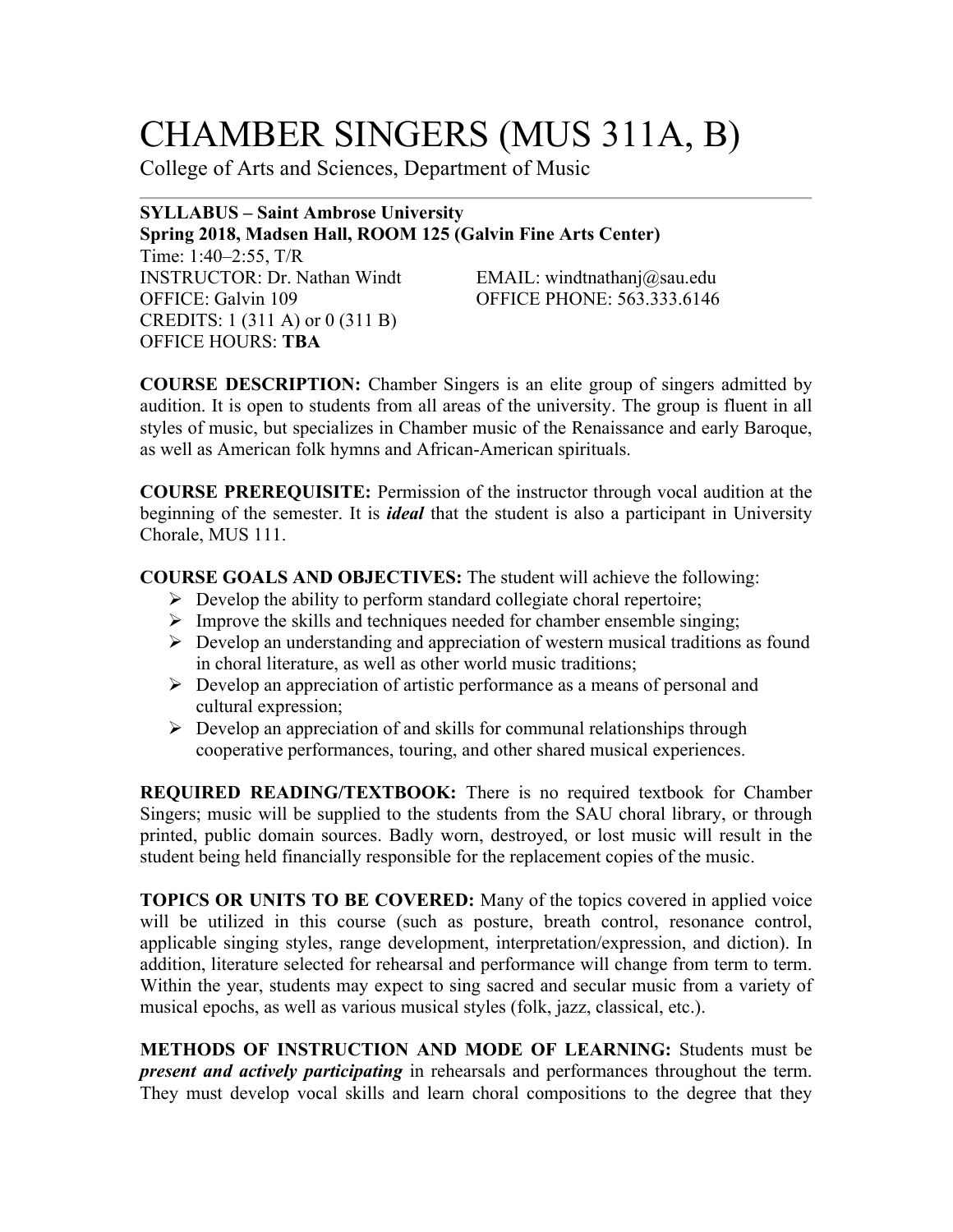*make a positive contribution* to the performances of the Chamber Singers. In an ensemble, every member is reliant on the efforts of each member. **THIS IS EVEN MORE APPLICABLE TO A CHAMBER GROUP!** Each member's attendance is directly related to the success of the group as a whole. Take **personal responsibility** for the success of the group, for the benefit of the whole.

**LISTENING:** Chamber Singers members should set aside time to listen to choral excerpts as they apply to the term's repertoire. I will post study recordings on my website, and there are a number of online resources (SAU library, YouTube, etc.) to utilize if you need additional assistance, outside of rehearsal, with music.

**ATTENDANCE:** Please see separate sheet (addendum) at the end of this syllabus for a detailed attendance policy (rehearsal and performance) for Chamber Singers.

## **COURSE REQUIREMENTS AND MEANS OF EVALUATION:**

- Evaluation of student activities (grading) will result from observations by the instructor of apparent effort, evidence of cooperative attitude, musical contribution, and compliance with attendance policies.
- Each member is expected to be *present and actively participating* in all rehearsals and performances unless prior arrangements have been made with the instructor; determination of the potential absence or inactive participation as "excused" will be determined by the instructor when making the prior arrangements. *Present and actively participating* includes, but is not limited to: having folder and scores ready, having pencil ready, being in proper attire, etc., at the beginning of each rehearsal and/or performance. The instructor's assessment of *active participation* is part of the daily assessment of being *present*.
- Part of being *present*, both for rehearsals and performances, includes **the silencing of** *and* **non-participation with all electronic devices**. Failure to do so in rehearsal *or* performance will result in the course grade being lowered a full letter grade. Neither the instructor nor the other students have time for private phone calls, text messaging, surfing, etc.
- While the primary basis for your grade is attendance and participation, the instructor reserves the right to assess your quality of work through routine performance checks, quartets tested in rehearsal, and other means of musical evaluation. Notice will be given in these matters of assessment, and students who demonstrate a lack of preparation in these evaluations will see a reduction in their overall grade.
- After **one** unexcused absence from rehearsal, the course grade will be lowered a grade level (A, A-, B+, etc.) with each successive absence. Failure to attend either a **dress rehearsal** or a **performance** will result in the course grade being lowered a full letter grade. (See also attendance addendum).
- Tardies, including both late arrivals **to** and early departures **from** rehearsal and/or performance, are counted as well. Two tardies count as one absence per the policies above in determining course grade.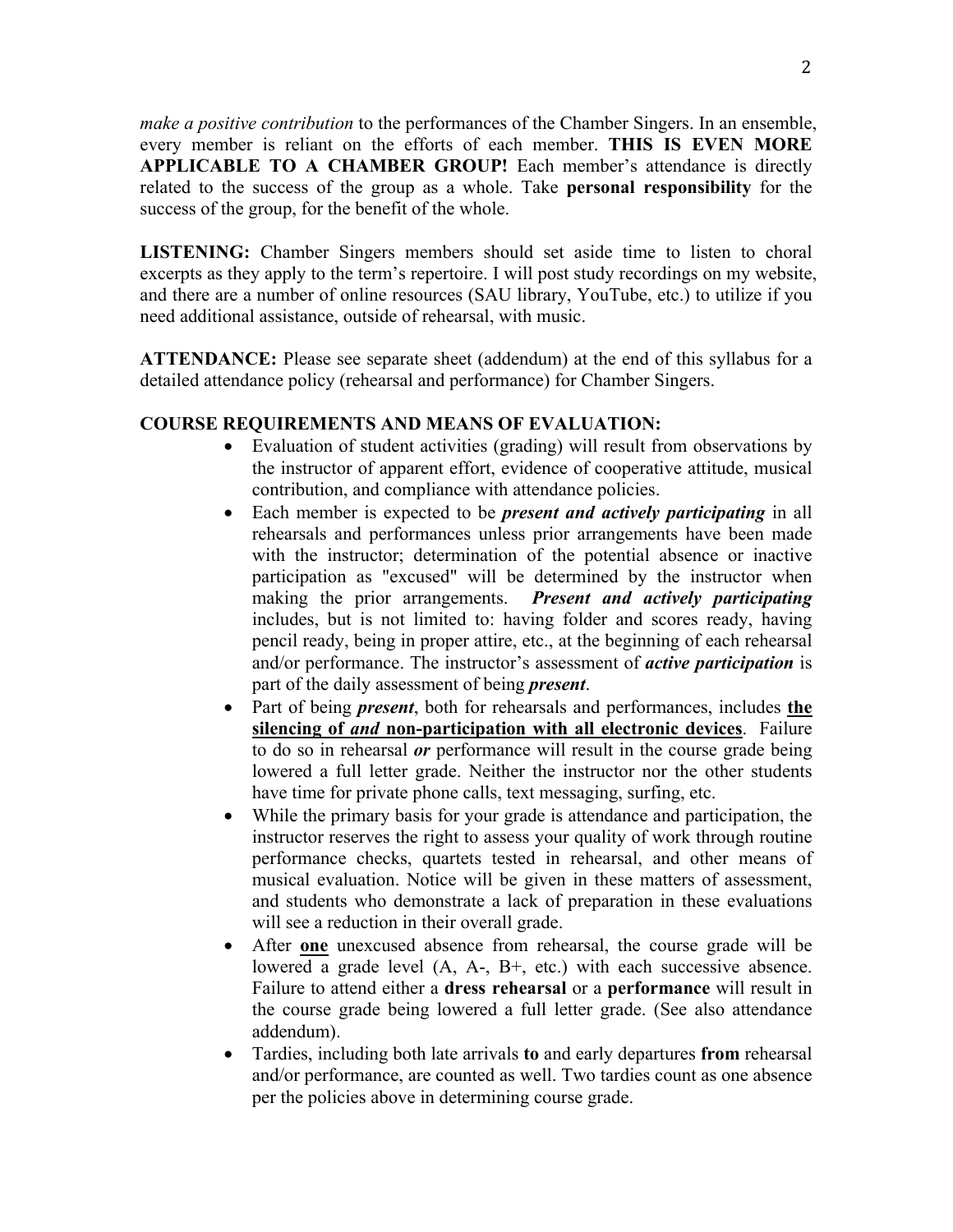- **Every effort should be made to be punctual out of respect for the instructor as well as fellow students. Choral singing is a cooperative effort and any absence impedes the progress of the entire group**!
- Enrollment from one semester to the next and/or from one academic year to the next is subject to the permission of the instructor.

**COURSE SCHEDULE:** The following outlines our **tentative** performance schedule for the Spring Semester, 2018. Each Chamber Singers member is expected to attend these concerts and dress rehearsals. Performances may be added at the discretion of the instructor, and all efforts will be made to give proper notification.

*Winter Vocal Concert*: Friday, March 2, 7:30 pm, Allaert Auditorium. Call time is TBA. **TWO dress rehearsals:** Tuesday, February 27, 1:40–2:55, and Thursday, March 1,  $1.40 - 2.55$ 

*Institute for Ambrosian Studies Colloquium*: Saturday, April 7, evening (ca. 7–9 pm). More details will follow shortly.

*Spring Vocal Concert:* Sunday, May 6, 3:00 pm, Allaert Auditorium. Call time TBA. **TWO dress rehearsals:** Tuesday, May 1, 1:40–2:55, and Thursday, May 3, 1:40–2:55.

**DISABILITY STATEMENT:** Students with disabilities who believe that they may need accommodations in this class are encouraged to contact ARC at 333-6275 as soon as possible to better ensure that such accommodations are implemented in a timely fashion. You may also refer students to our ARC Student Guidelines posted on the Accessibility Resource Center page on the SAU Portal.

### **STUDENT SUCCESS CENTER:**

Students are encouraged to go to the Student Success Center 1<sup>st</sup> floor Ambrose Hall or to call 333-6331 for information regarding tutoring in this class. The SSC provides free peer tutoring for most 100 and 200 level courses, writing tutorials for papers in all classes, and study strategy advice. The center staff suggests that students seek help early, although drop in and contractual tutorials are arranged throughout the semester.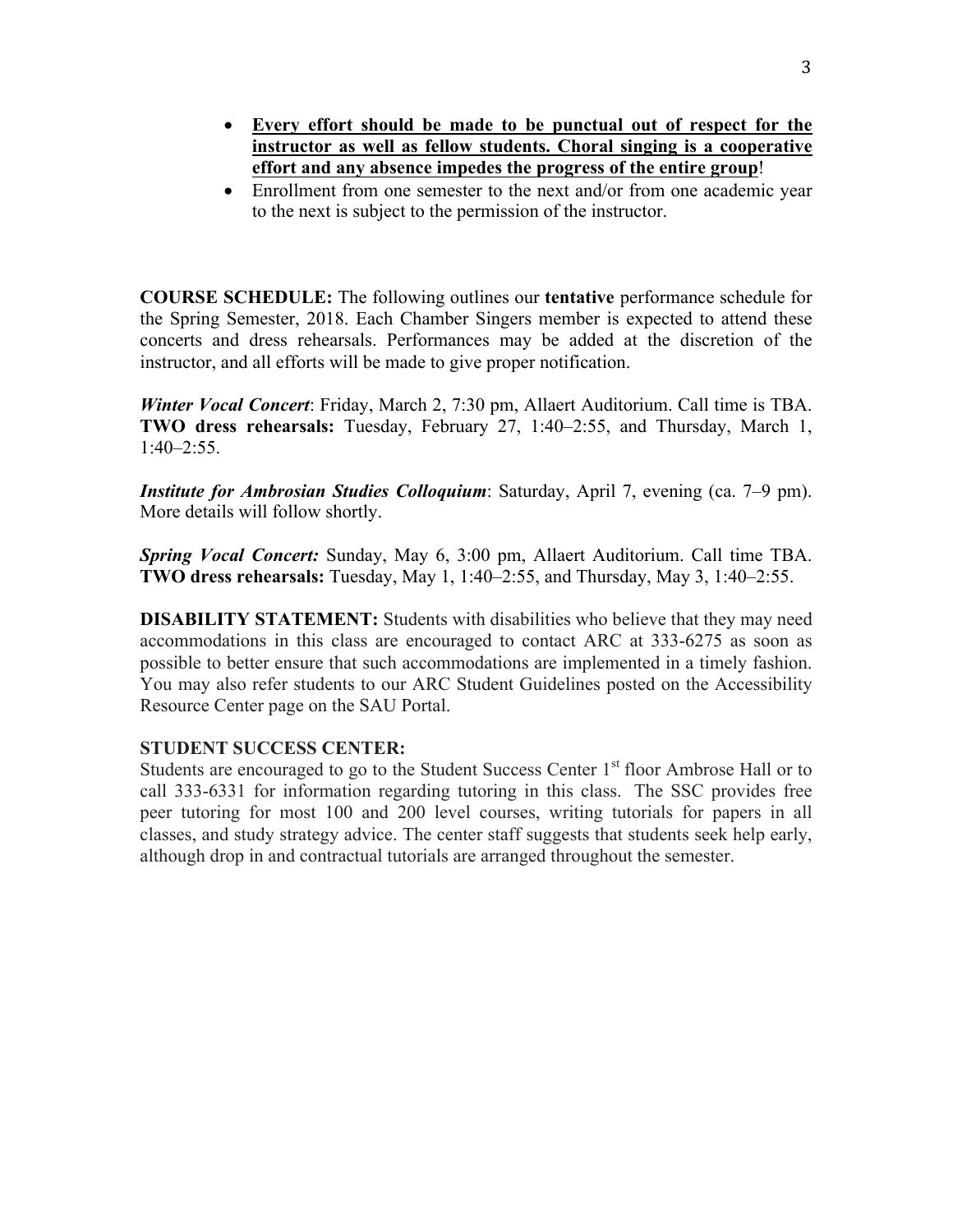### **ADDENDUM: SAU CHAMBER SINGERS ATTENDANCE AND PARTICIPATION**

Musical ensembles depend upon each member in the same way as an athletic team. Your presence and participation are important and *essential*. Therefore, the SAU Chamber Singers has prescribed participation policies. You should familiarize yourself with these policies. Your grade and continued membership in the group depend upon your compliance.

- ü *Rehearsals:* Each member will be allowed **1** unexcused absence from regular rehearsals. This *does not* include dress rehearsals or performances. Additional absences will affect the grade regardless of the reason for the absence. Each excessive absence after 1 will lower the grade one level  $(A, A-, B+, etc.).$ Punctuality is also important. Attendance for the entire rehearsal is expected. Students who are habitually late will find their grade reduced at the discretion of the instructor. **Please be respectful of the instructor, accompanist, and your colleagues in Chamber Singers by arriving on time, warmed up, and ready to rehearse.** This will ensure the optimal use of rehearsal time to make music together.
- ü *Performances and Dress Rehearsals:* Failure to attend a dress rehearsal or performance will result in the reduction of the student's grade by one full letter grade (A, B, C, for example). The term "Performance" refers to any event in which the Chamber Singers perform in public. Dress rehearsal is the final rehearsal (or rehearsals, at the discretion of the instructor) before a performance, and is essential to check for balance and other detailed nuances. Illness or *dire* emergency (**not** a television show, sporting event, fight with significant other, etc.) may modify this policy, only at the discretion of the conductor.
- $\checkmark$  *Music:* Printed copies of the assigned music for each term will be assigned to members by number. The student is expected to care for this music and return it at the proper time. A charge equal to the replacement cost will be assessed for music that is not returned *or* badly damaged. Storage places will be provided for music between rehearsals, though Chamber Singers members are welcome (and encouraged!) to keep the music between rehearsals for practice. Students who fail to bring their music to regular rehearsals will be counted tardy for the rehearsal. Failure to bring music to a dress rehearsal or performance will result in an absence.
- $\checkmark$  Folders: Black music folders will be provided on loan at no cost to the student during each semester. These folders are to be returned to the department at the end of the semester in which the student leaves the group. Failure to do so, in addition to excessive wear and tear, will result in the student assuming full financial responsibility for the replacement of the folder. Students who fail to bring their folders to performances will be counted tardy or absent for the event.